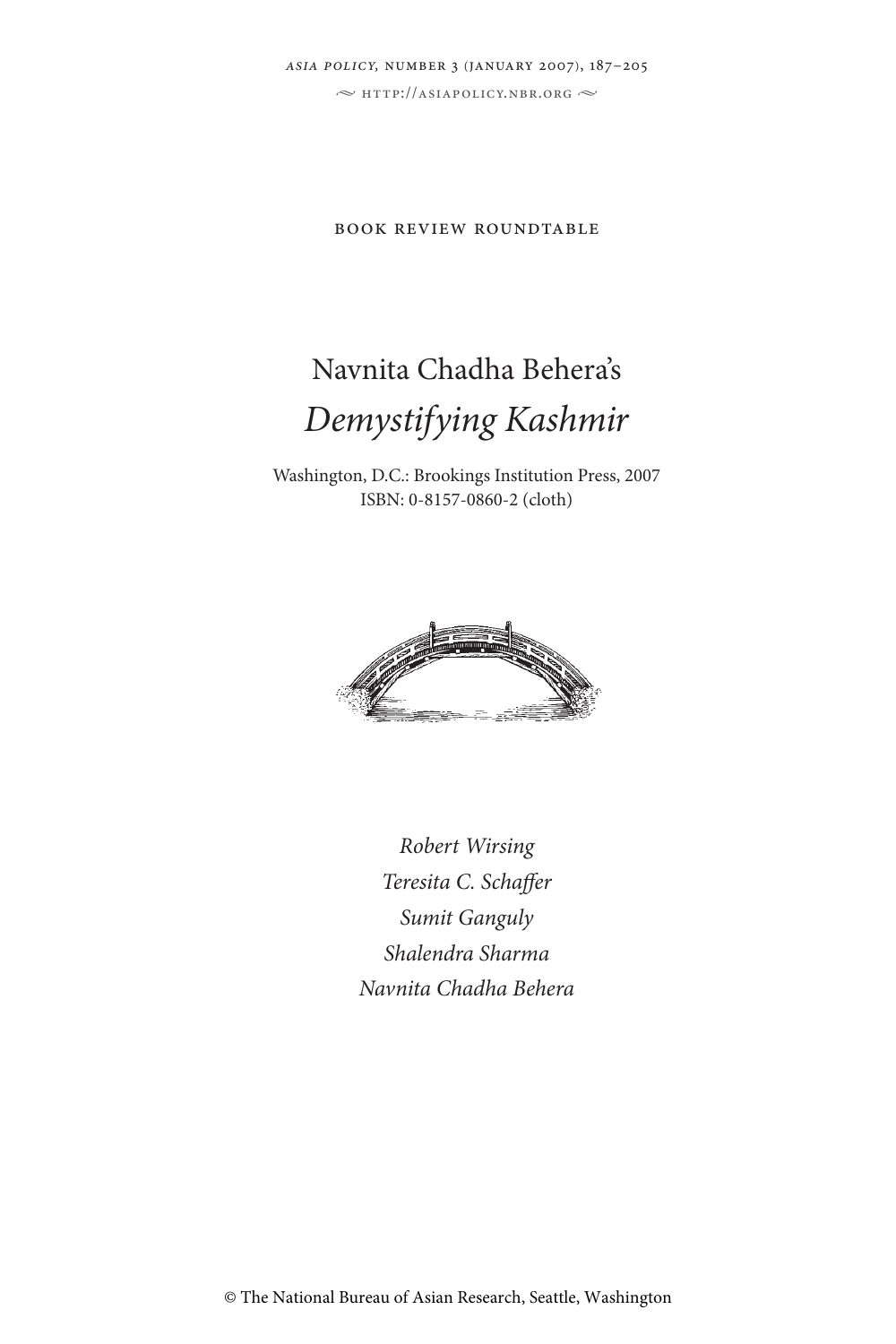## **Re-mystifying Kashmir**

*Robert Wirsing*

**B** ehera's earlier book on Kashmir, *State, Identity and Violence: Jammu, Kashmir and Ladakh* (Manohar, 2000), which innovatively examined how the unitary structure and centralizing ideology of the Indian state gave shape to ethnic separatism in the chronically restive state of Jammu and Kashmir, heralded her arrival as a serious scholar of the Kashmir dispute. The present work, *Demystifying Kashmir*, incorporates and elaborates upon the earlier work's themes. Having a far larger canvas, impressive documentation, and formidable argumentation, this book plants Behera firmly in the front ranks of Kashmir scholarship. This new work is, however, burdened by theoretical and ideological baggage that seriously diminishes the enlightenment promised in the book's somewhat ambitious title.

Let it be said at the outset that Behera is a skilled writer with few equals when it comes to dissecting the intricacies of Kashmir's internal politics. Doggedly (and correctly) insistent that most other writers on Kashmir have been overly focused on Kashmir as a zero-sum *territorial* dispute between India and Pakistan, she persuasively draws the reader to consider the much more complicated political and ethno-religious situations found within both the Indian- and Pakistan-administered portions of the state.

Behera's re-examination of Kashmir does not stop with its internal dimension. Boldly cast as "an attempt to redefine the Kashmir conflict," the book in fact leaves few aspects untouched. Behera probes in detail both India's and Pakistan's Kashmir strategies, the local political (especially ethnic) dynamics on both sides of the Line of Control (LoC) (including a rare look at what she calls the "forgotten" landscape of Pakistan's Azad Kashmir and Northern Areas), the evolution of the Kashmir insurgency, the international context, and, in a final chapter, a wide-ranging look at the ongoing peace process. This last chapter, which in my view is the book's most realismimbued discussion, is an unrivaled deconstruction of what she terms "the peace puzzle." With commendable objectivity, and without raising any false hopes, she deftly surveys the possibilities as seen from Indian, Pakistani, and Kashmiri perspectives.

**Robert Wirsing** is Professor of Security Studies at the Asia-Pacific Center for Security Studies. Previously he was a South Asia area specialist in the Department of Government and International Studies at the University of South Carolina. He is available at <wirsingr@apcss.org>.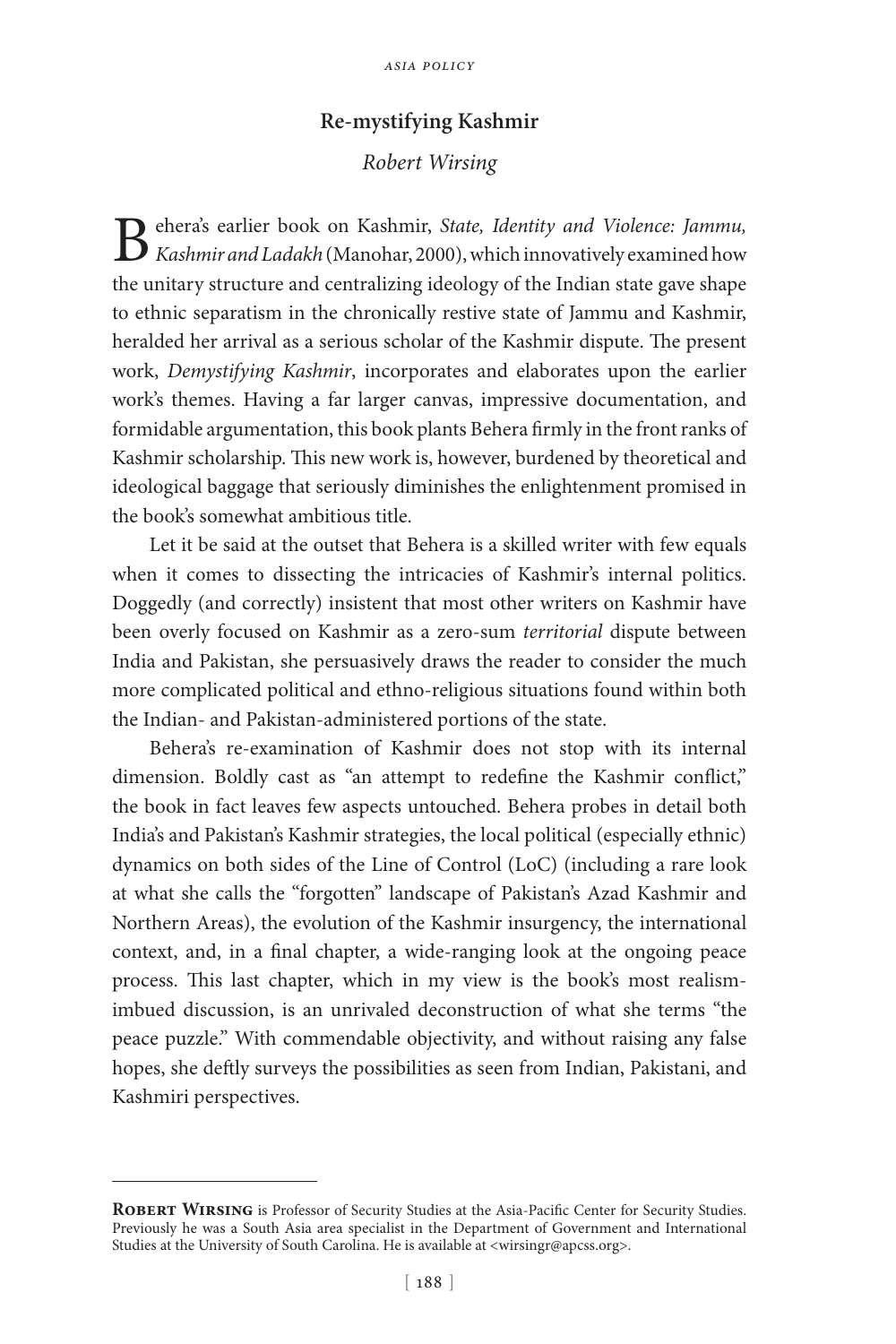On the downside, the book has three fairly conspicuous limitations arising from the author's choice of ideological, theoretical, and conceptual lenses through which to view the Kashmir conflict.

#### *How Many Madrasahs Make a Jihad?*

The first and probably most serious limitation is Behera's occasional lapse into national partisanship—a noticeable tendency to set objectivity aside when addressing the India-Pakistan adversarial relationship. This tendency implies in general a pro-India tilt, yet in a few instances also results in the naive acceptance as incontestable fact the lurid characterizations of Pakistan spun out by the world's bustling anti-Pakistan propaganda industry. This tendency, which surfaces throughout the book, is most evident in chapters two and three where Behera considers first India's, then Pakistan's, Kashmir strategy.

The tone of chapter two is set right in the first paragraph, where Behera offers the comforting observation that "although New Delhi has now and then strayed from its democratic, federal, and secular commitments to the people in Jammu and Kashmir, over the years the Indian polity has developed a democratic resilience to learn from its mistakes" (p. 30). She seems not to be bothered that this exculpatory comment wildly contradicts her own descriptions of New Delhi-imposed rule in Kashmir made later in the same chapter. Such descriptions include, for instance, Behera's assertions that Kashmir's political system, created by Bakshi Ghulam Mohammad ("Delhi's man" installed in 1953 upon the arrest of Sheikh Abdullah) was "an undemocratic, highly coercive, and centralized state apparatus with a thoroughly corrupt administration that ruthlessly suppressed all political dissent" (p. 41) and that New Delhi's appointment of Shri Jagmohan as governor in 1990 ushered in "a long spell of state repression" marked by routine "beatings, intimidation, verbal abuse and humiliation, widespread torture, rape, arbitrary detention of scores of youth suspected of being militants, and shootings by the security forces at public processions and in crowded market areas" (p. 48). Instead Behera seems determined to represent India as a reactive state, with a "defensive strategic outlook" (p. 69), "a nonaggressive cultural worldview," a "noncoercive notion of power," and with "*no offensive* military objectives in Kashmir" (p. 64).

When Pakistan's turn for inspection comes in chapter three, however, Behera's tone changes. "Where India's political strategy in Kashmir is riskaverse and practically void of military inputs," she tells us, "Pakistan's is quite the opposite" (p. 73). Risk-prone, aggressive, militaristic, and with a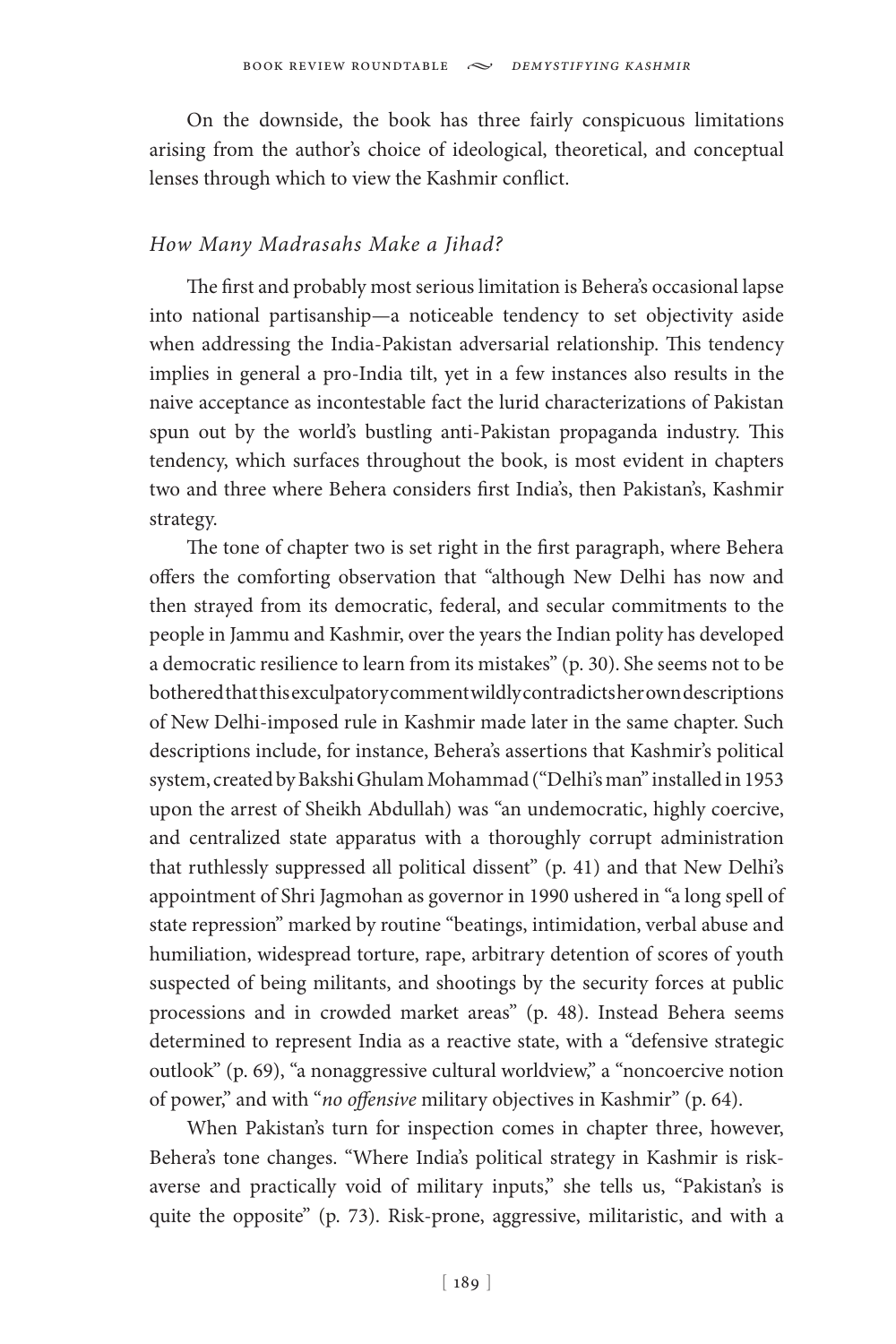"predilection for forcibly changing the status quo in Kashmir" (p. 73), Pakistan possesses very little that qualifies as a *political* strategy.

Behera's enthusiasm for her subject mounts substantially when she turns her attention in this chapter to "Jihad as an Instrument of State Policy." That her caution in sifting fact from fiction doesn't mount along with the enthusiasm is unfortunate. Behera cites frightening—but frightfully inaccurate—statistics about Pakistan's descent into religious fanaticism. The use of jihad as state policy, she writes,

> had led to an exponential growth of the jihadi infrastructure within Pakistan. It has approximately 40,000–50,000 madrassah institutions with an estimated strength of 1 million to 2 million students. The armed jihadis number about 200,000, which is equal to one-third of the 600,000-strong Pakistani army. Over a million young people, who are drawn to jihad but are not armed, provide further backing to this 200,000-strong force (p. 83).

Now, no one appears to know exactly how many madrasah institutions there are in Pakistan, how many Pakistani students are enrolled in such institutions, or the precise number of armed jihadis and their unarmed supporters. But I know enough about the subject to be certain beyond a shadow of a doubt that Behera's figures are grossly inflated. Recent and well-informed discussions of the subject by Christine Fair, Saleem Ali, and Alexander Evans are uniformly of the view that the madrasahs, while unquestionably posing a big problem for Pakistan, have not been dealt with fairly or accurately in most of the Western media.1 A few dozen Pakistani madrasahs, says Evans, have served as de facto training grounds for jihadists. Critics unfortunately "extrapolate from this relatively small number of problem madrassahs in Pakistan and conclude that all madrassahs breed fanatics. But they are wrong. The majority of madrassahs actually present an opportunity, not a threat" (p. 9).

Not even the International Crisis Group (ICG), which on the subject of Pakistan has itself been known to stray from evenhandedness, goes as far as Behera. In an amended 2005 version of its July 2002 report on Pakistan's madrasahs,<sup>2</sup> the ICG more or less accepted a government estimate of their

 $<sup>1</sup>$  C. Christine Fair, "Islamic Education in Pakistan" report stemming from a talk given in</sup> Washington, D.C., on March 21, 2006 (Washington, D.C.: United States Institute of Peace, 2006); Saleem H. Ali, "Islamic Education and Conflict: Understanding the Madrassahs of Pakistan," draft project report prepared with a grant from the United States Institute of Peace, July 1, 2005, copy supplied by the author; and Alexander Evans, "Understanding Madrasahs: How Threatening Are They?" *Foreign Affairs* 85, no. 1 (January/February 2006): 9–16.

<sup>&</sup>lt;sup>2</sup> "Pakistan: Madrasas, Extremism and the Military," ICG Asia Report No. 36 (Islamabad/Brussels: International Crisis Group, July 29, 2002, as amended on July 15, 2005).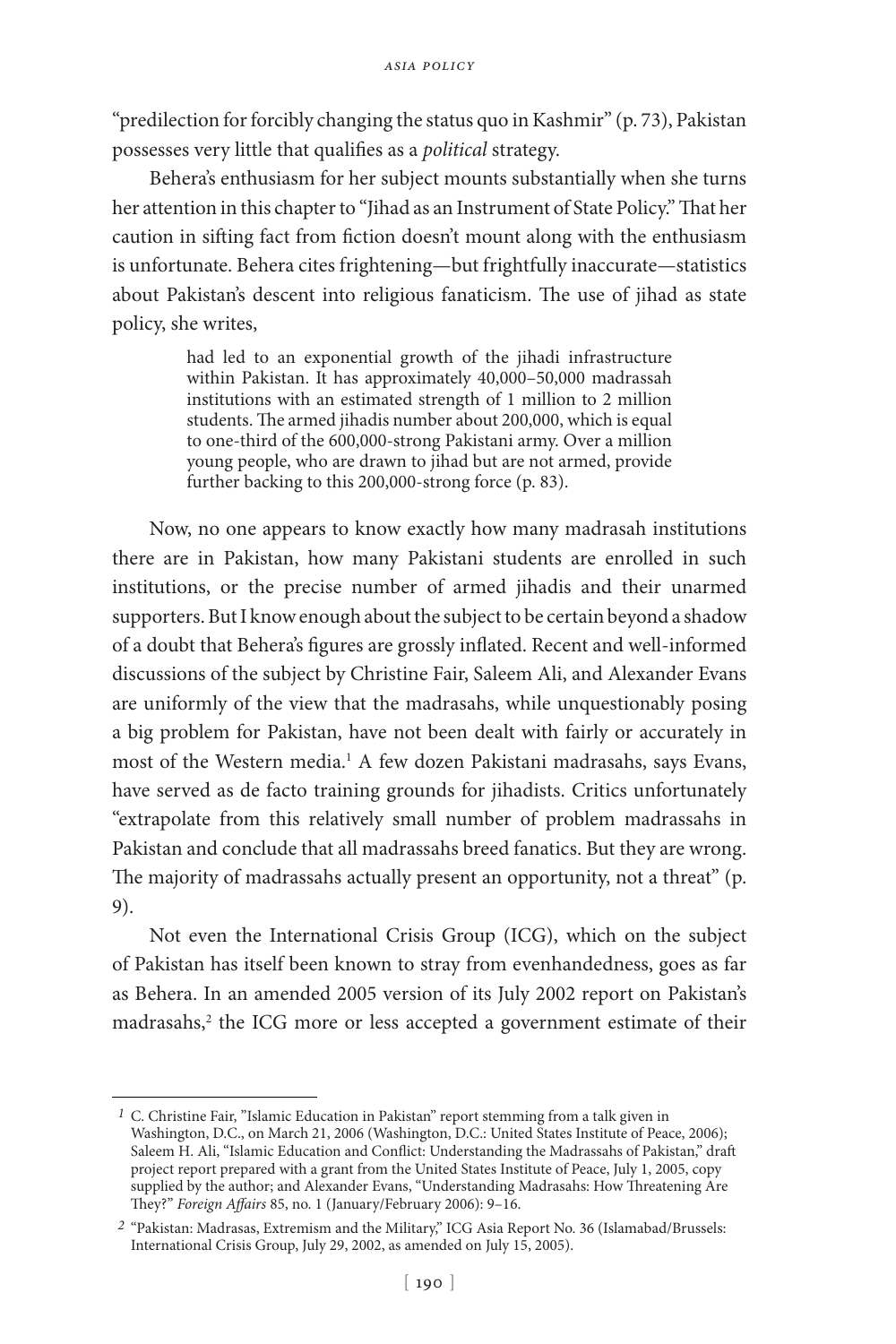number at around 10,000—four to five times less than Behera asserts. The ICG's amended version, by the way, was necessitated by the revelation that the ICG report's original claim that "about a third of all children in Pakistan in education attend madrasas" (p. i) was itself in dire need of correction: the inadvertent wrong positioning of a decimal, it turns out, had increased madrasah enrollment tenfold, prompting a fierce battle over statistics between the ICG and its critics. Perhaps Behera also needs to recheck her decimals.

#### *Remaking Kashmir from the Bottom Up*

A second limitation stems from Behera's theoretical orientation. In her earlier book on Kashmir, Behera took a post-modernist approach which, she wrote then, "seeks to reinvigorate the social domain through the new social movements—a term that gained currency among theorists sympathetic to the peace, feminist, ecology and local autonomy movements" (p. 280). In the book under review, this approach—especially the demand for political recognition of and participation by hitherto ignored and subordinate (or "subaltern") identity groups—is again central to the argument. Indeed, the key "players" in this work are as often as not the diverse ethnic and sectarian communities found in very large numbers on both sides of the LoC.

Now there is no question that most of these groups, along with their interests, have generally been marginalized, as much by scholars of Kashmir as by the governments (both central and provincial) ruling them. Behera, in contrast, acknowledges the circumstances of these groups, addresses their aspirations, and insists they be given a voice both in the peace process and in framing the political constructs created to house them. More pointedly and persuasively than anyone else, she has laid bare the fundamental injustice implicit in the demand by Kashmiri-speaking Muslims—who comprise perhaps 60% of the population of Indian-administered Kashmir—for the grant of "self-determination" of a kind that would entrench majority rule in a state with a large number of minorities.

The trouble with this "bottom-up" approach is twofold: First, this approach assumes that the Kashmir dispute is mainly about local group identities, when the history of the conflict suggests that other factors including domestic political constraints in both India and Pakistan, resource (energy and water) scarcities, the region's nuclear weaponization, the war on terror, and the looming Sino-Indian strategic rivalry—play an equal or greater role. In reckonings about Kashmir, neither Pakistan nor India has ever given highest priority to *any* group of Kashmiris or, indeed, to the desire of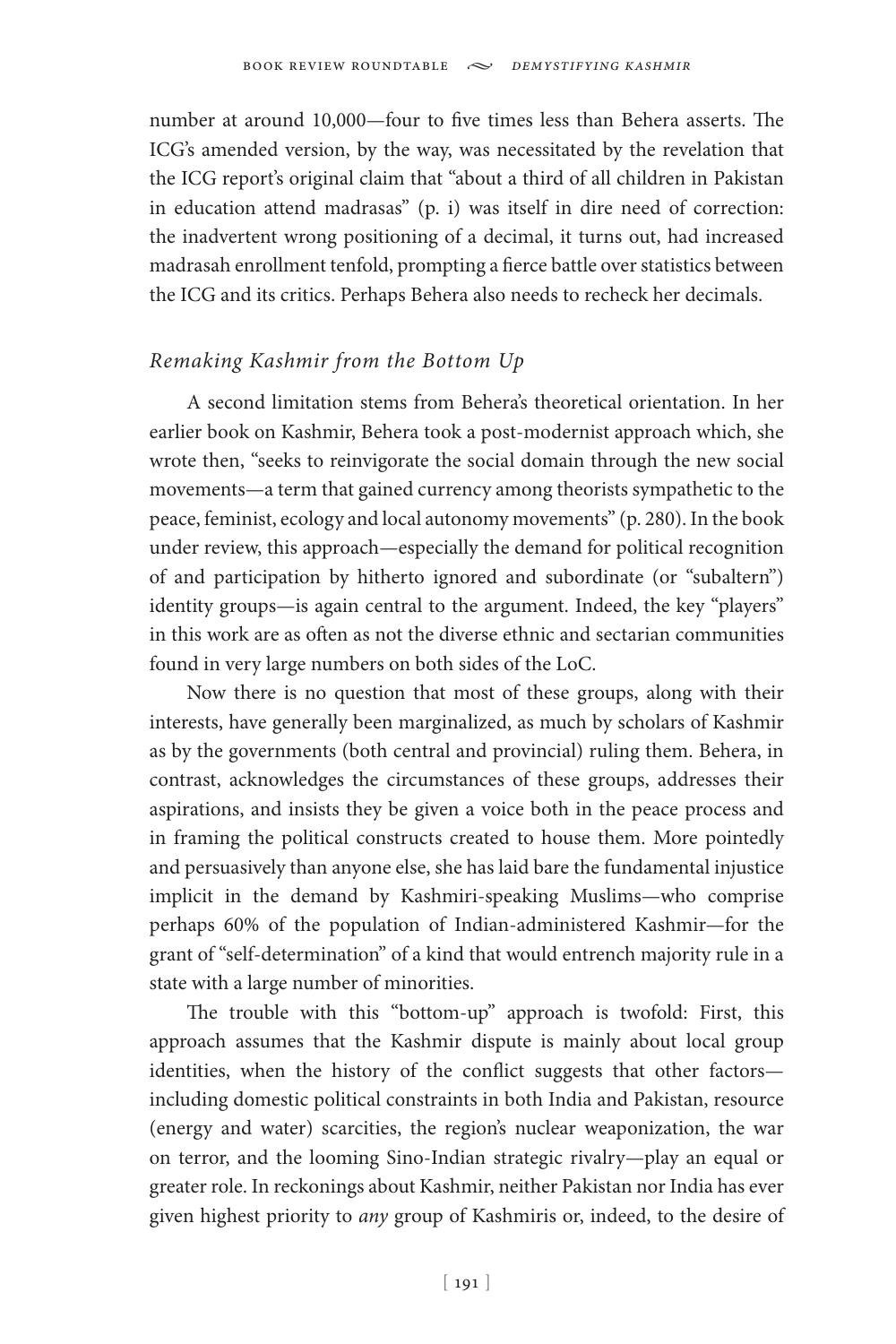any group for self-determination. Second, in calling upon India and Pakistan to resolve Kashmir by remaking themselves into local player-centric, multilayered, and essentially confederal political constructs, Behera places herself well outside the domain of practical politics and political realism.

# *Remaking Kashmir from the Inside Out*

A third and closely related limitation in Behera's approach is tied to her strong emphasis on what might be called the *internalities* of the Kashmir dispute—the political aspirations and maneuverings of local actors. Neglected in this approach are the dispute's *externalities*—the numerous international forces and circumstances that have always played a huge role in shaping the dispute and that continue to be powerful drivers. Behera, unquestionably aware of these drivers, in the concluding chapter on the peace process outlines their significance. But in chapter seven, where the "international arena" is specifically addressed, the discussion focuses almost exclusively on the major global powers' lack of material interest in Kashmir and sharply limited ability to influence related outcomes. Largely missing or under emphasized is the huge influence on Kashmir exercised by the dispute's external or strategic context. What always has borne heavily upon Kashmir's political evolution is the stuff of international politics—patterns of alliance, deployment of military forces and weapons acquisitions, resource rivalry, international norms of intervention, covert actions, and so on. Thus Kashmir's future is bound to be shaped at least as much from the outside in as from the inside out.

# **Putting the Kashmiris Into the Kashmir Issue**

*Teresita C. Schaffer*

Kashmir is the best-known dispute between India and Pakistan, yet Kashmir itself—its people, history, and problems—is remarkably little known outside a small group of specialists. Navnita Chadha Behera's book,

**Teresita C. Schaffer** is Director of the South Asia Program at the Center for Strategic and International Studies. She is a retired U.S. ambassador with long experience in South Asia. She can be reached at <tschaffer@csis.org>.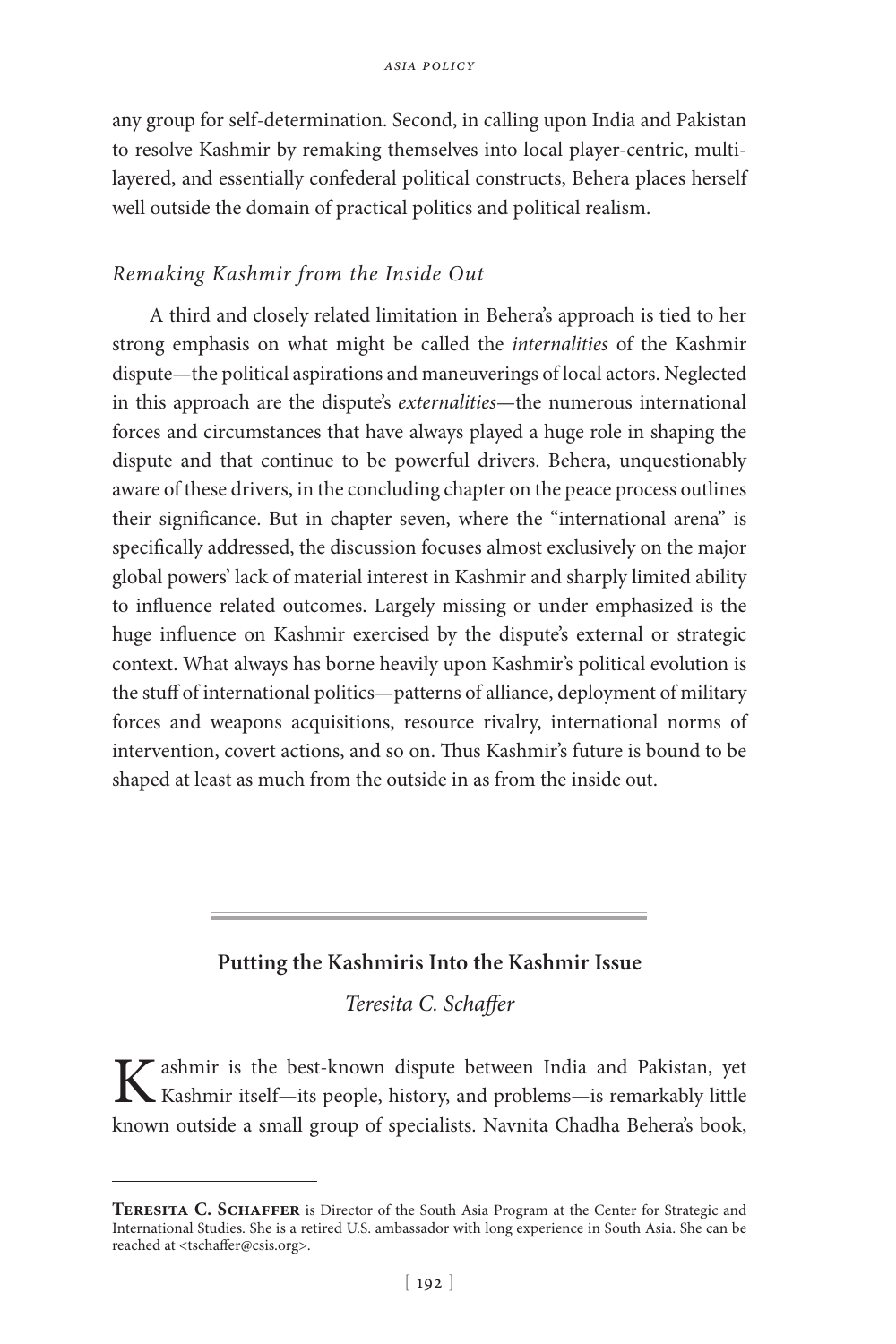along with an earlier work, *State, Identity and Violence: Jammu, Kashmir and Ladakh,* is a most welcome remedy to this gap.

In both books, Behera describes a region that was brought together through a series of historical accidents, but where for centuries the central areas at least have had a strong sense of separate identity. She describes the pull of competing identities and the decades-long ebb and flow of secular and Islam-centered definitions of nationalism among Kashmiris. *State, Identity and Violence* focuses more on the internal picture, whereas *Demystifying Kashmir* puts this Kashmir-centric analysis into a broader regional and international context.

The most compelling part of Behera's story is the interplay between Kashmir, on the one hand, and Indian and Pakistani policy and attitudes, on the other. The Kashmir problem began as a dispute over territory; what has made it toxic has been incompatible national identities.

India saw itself as a secular, multi-religious state. Behera characterizes Indian strategy as primarily political, having roots in India's drive to fit Kashmir into the mosaic of India's multi-ethnic, multicultural democracy. In theory, given the large number of other distinct local identities in the Indian union, the Indian model should have provided a comfortable home for Kashmiri particularism. In practice, however, Kashmir's circumstances made it hard to apply the model**.** Kashmiris were from the start divided about whether they wanted to be part of India, and India's tactics by turns invoked the people's will and played fast and loose with it during long periods when Delhi manipulated the leadership in the Kashmir valley. Behera puts it well: "Kashmiri nationalism had been stifled by Indian nationalism."

Pakistan's chosen identity was as the homeland for the Muslims of the subcontinent, but the fact that the Kashmir Valley was in Indian hands deprived Pakistan of a major Muslim-majority region. Behera sees Pakistan's strategy as chiefly military. Having long been Pakistan's major political actor, the army saw the task of gaining Kashmir for Pakistan as the ultimate vindication of its status as guardian of the nation. To this end, the military used a shifting blend of conventional and sub-conventional tactics, with "irregulars" leading Pakistan's military efforts in 1949, a regular army operation in 1965, and irregulars back in the forefront after 1989. I agree with Behera's judgment that the army has been a key player but believe she somewhat short-changes two other aspects of Pakistan's strategy. The first is the strategy's legal roots in the 1949 U.N. resolutions on Kashmir and those resolutions' demand for a plebiscite; the second is Pakistan's stress on Kashmir's Muslim identity. Pakistan's Islamic identity was an attraction at various times for Kashmiris alienated from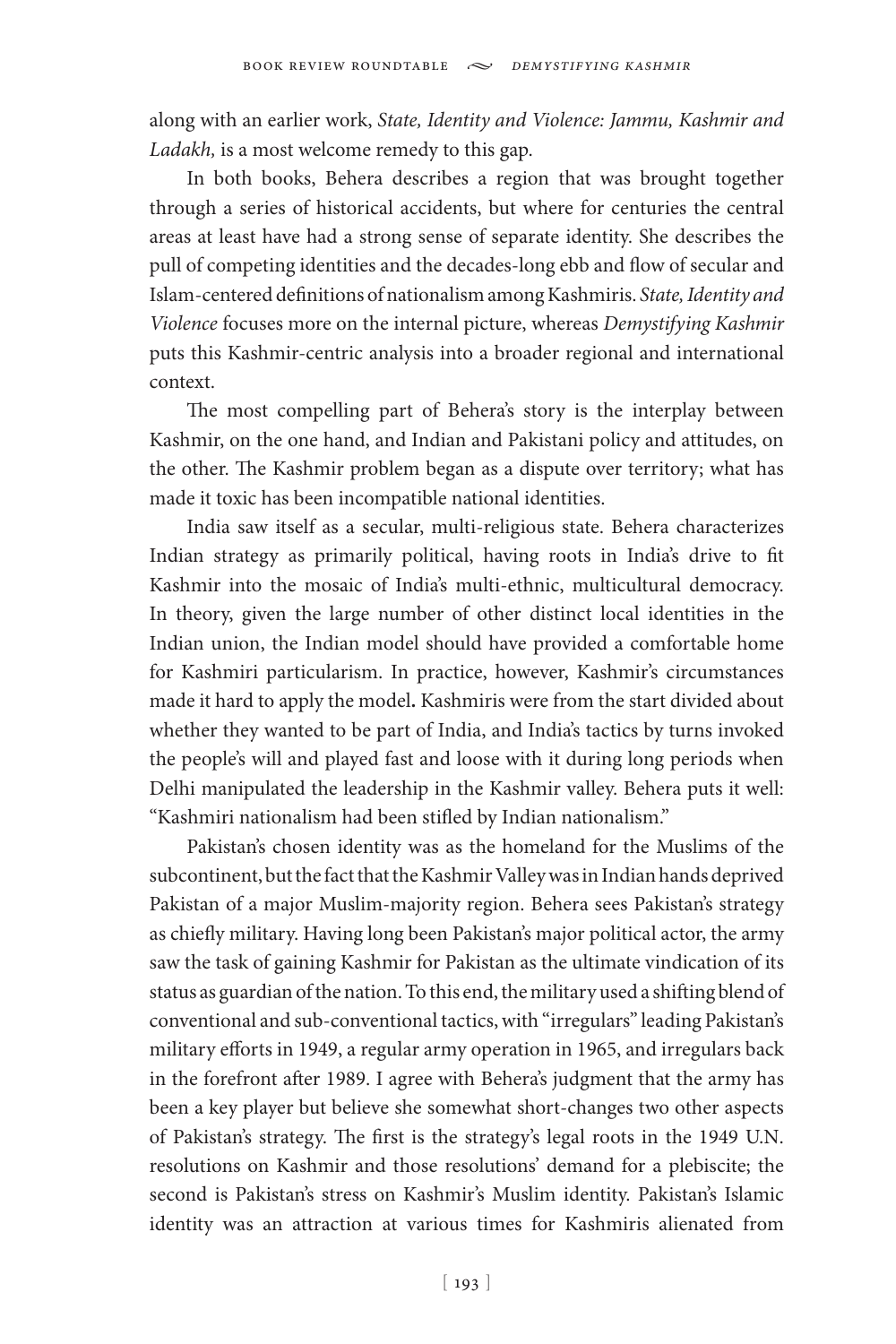Delhi, but the more nationalistic among them came also to resent Pakistan's insistence that Kashmiris must support accession to Pakistan.

The least known participants in this clash of identities are the Kashmiris. They have traditionally seen themselves as a separate people, not wanting to be absorbed into either collectivity, among whom Muslims were in the majority and yet a distinctive, syncretistic culture flourished. Behera recounts with skill and subtlety how different identities compete for Kashmiri allegiance—the Islamic identity, the identity of the larger Indian world, and the sometimes clashing subregional identities of Ladakhis, Jammuites, and residents of the Kashmir Valley, the most intense subject of dispute. She describes in vivid detail the way the key personalities shifted their emphasis between Islam and "Kashmiriyat." She includes a chapter on the parts of Kashmir under Pakistan's control, areas frequently omitted from analyses of Kashmir.

Especially after 1989 a militant movement that arose out of local nationalism came to be overshadowed by its hard-line, Islamic extremist elements; in the process the dispute over Kashmir acquired a harder ideological edge. Behera provides a valuable account of this transformation including the resulting toll it has taken on Kashmir itself. She acknowledges both India's and Pakistan's efforts to manipulate not only the Kashmir issue but also the Kashmiris themselves. Kashmir's political leaders do not appear in a particularly favorable light—the earlier generation had considerable stature but were both manipulative and manipulated; today's leaders come across as petty. Yet as highlighted by Behera there is need for real leadership in Kashmir.

Behera devotes a chapter to "the peace puzzle." She begins with a plea for an inclusive process including several layers of discussions, some of which would provide the framework for the participation of Kashmiris from different stakeholder groups and different subregions. The Kashmiris, strangely enough, have never been part of any of the serious peace efforts on Kashmir. Pakistan has urged that its Kashmiri friends be included in the process, though this may reflect a belief that the Kashmiris were likely to support the Pakistani position. In recent years India has on several occasions begun dialogues with Kashmiris. India has strenuously resisted Pakistani and Kashmiri calls for "three-sided" discussions including both Pakistan and Kashmiris; indeed, India has not been willing to conduct serious discussions at the same time with Pakistan and Kashmiris, even if those discussions were to take place in different rooms. Behera's call for a multi-layered process is a way of sidestepping this historical baggage.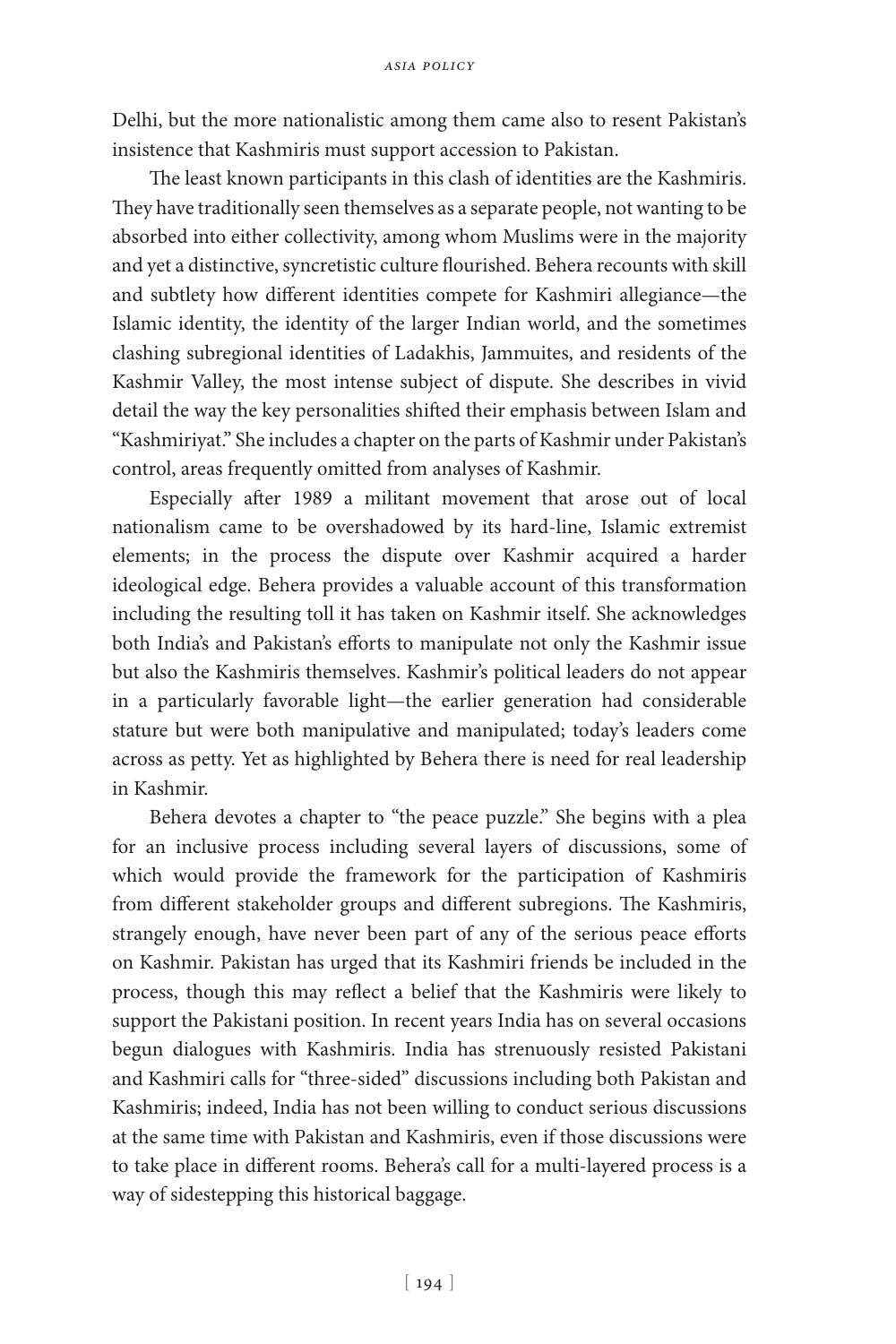Behera goes on to sketch out three broad policy options each for India, Pakistan, the Kashmiris, and the international community. What makes Behera's analysis of these options particularly useful is her willingness to look at the unintended consequences that might flow from each line of policy. Behera's own preference lies with the options that would have India and Pakistan make a Kashmir settlement a real priority, with the Kashmiris negotiating parallel but distinct self-government arrangements with both India and Pakistan. Behera sees these options as, sadly, the most difficult for each party to adopt, and, while presenting options for the international community, does not appear to see outside countries as making much difference to the timing or outcome in Kashmir. Interestingly, Pakistani President Musharraf made a proposal in late November 2006, which appears to suggest this kind of parallel self-government, so perhaps the prospects are not as bleak as Behera suggests.

I also wish Behera had dealt in greater depth with the economic dimension. My work on this subject suggests that there are a wide variety of measures the Indian or Pakistani authorities could take independently of one another that could help build peace constituencies. Additionally self-governance proposals for Kashmir could be tremendously strengthened by a few strategically chosen joint economic initiatives—such as combining the electric grids or, more ambitiously, working toward a free trade area that encompassed all (or a major part) of the old princely state of Jammu and Kashmir. This is indeed the only context in which joint action makes sense. President Musharraf 's calls for "joint administration" in Kashmir is a recipe for trouble; the Indus Waters Treaty, which is the most successful India-Pakistan agreement to date, has held up for 46 years largely because the treaty does not require daily interaction and joint decisionmaking by those two estranged governments.

These are, nevertheless, small criticisms. Navnita Chadha Behera has written a valuable book. I wish only that her final chapter had not left me feeling depressed.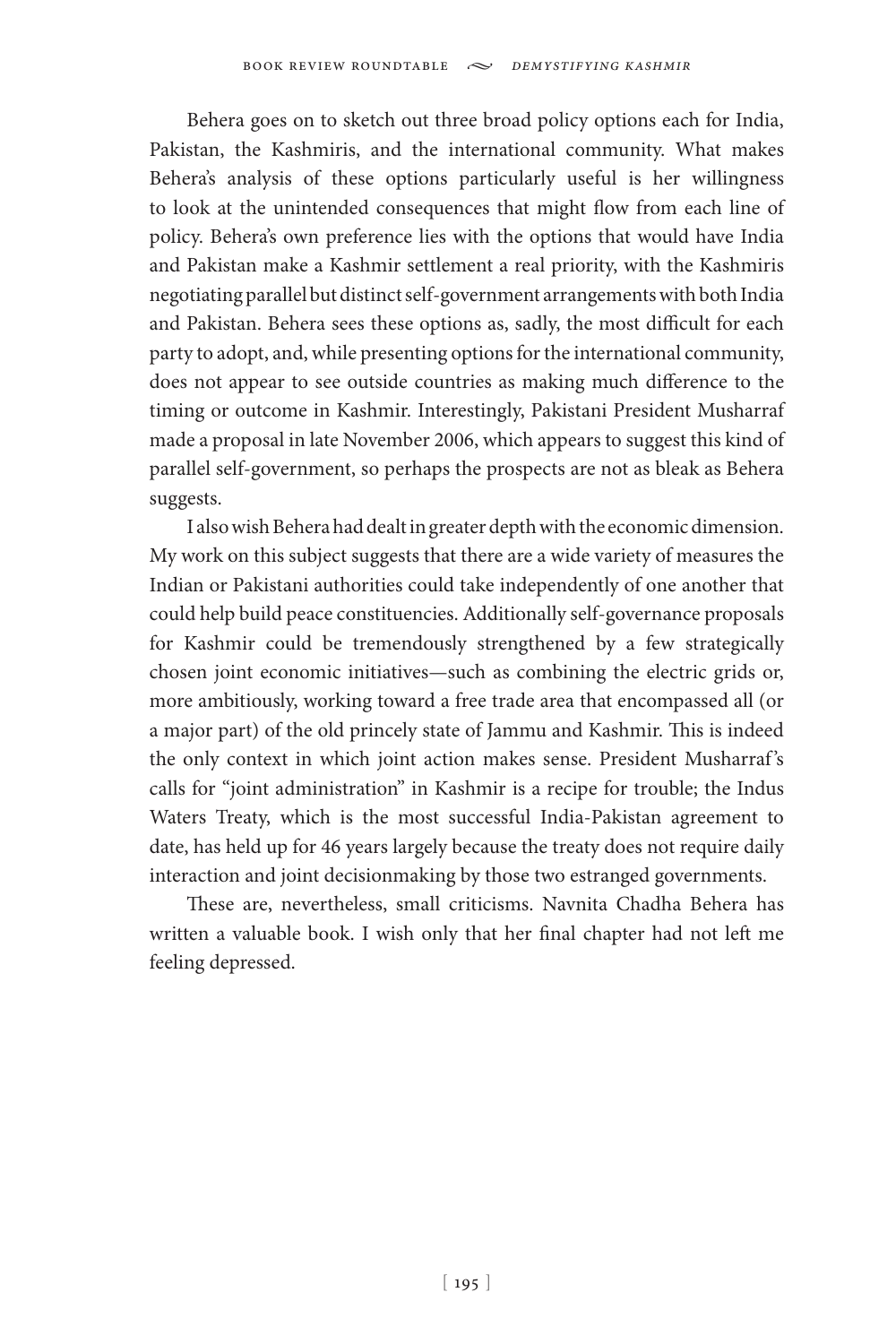## **Explaining the Kashmir Conundrum: Prospects and Limitations**

## *Sumit Ganguly*

Navnita Chadha Behera's book, *Demystifying Kashmir,* is a work of considerable ambition. Comprehensive in scope, carefully researched, and thoroughly documented, this work is also mostly dispassionate given the extremely fraught features of the subject. Political analysts, journalists, and policymakers with little knowledge of the complexity of the Kashmir conundrum will benefit from this all-encompassing work. Of particular significance to those in the policymaking community are her pithy summaries of extant policy options toward the dispute from the standpoints of India, Pakistan, and the global community.

Despite these significant strengths, the book is not bereft of problems. This assessment focuses on four limitations of scholarship and policy relevance. First, much of the ground that Behera covers in such detail and with considerable care has been well trodden. There is little or no new scholarship, nor are there dramatic revelations based upon archival or documentary material; to her credit, however, Behera has deftly sifted through an enormous welter of previously utilized primary and secondary sources on the Kashmir question. As a consequence, she has managed to provide a succinct and lucid summary of the domestic, regional, and international aspects of the dispute. Behera deserves particular encomium for her thorough discussion of the ethnic diversity of Kashmir, a subject that political scientists have for the most part either neglected or discussed only in passing. Nevertheless, despite this dexterous sifting of extant scholarship Behera arrives at no novel conclusion about the issues involved.

Second, the work displays an obvious fondness for some stock postmodernist ideas about states and nationalism. Unfortunately, these propositions have a rather shop-worn quality to them and have, quite frankly, done little to advance either theoretical insight or policy prescriptions. To be told that the modern state-building project and nationalism are "hegemonic" (p. 240) and "homogenizing" (p. 239) amounts to falling back on clichés and reiterating the obvious.

Regardless of one's normative and political preferences, the modern nation-state has proved to be a rather durable entity, the possibilities of

**Sumit Ganguly** is a Professor of Political Science, Director of the India Studies Institute, and the holder of the Rabindranath Tagore Chair in Indian Cultures and Civilizations at Indiana University, Bloomington. He is available at <sganguly@indiana.edu>.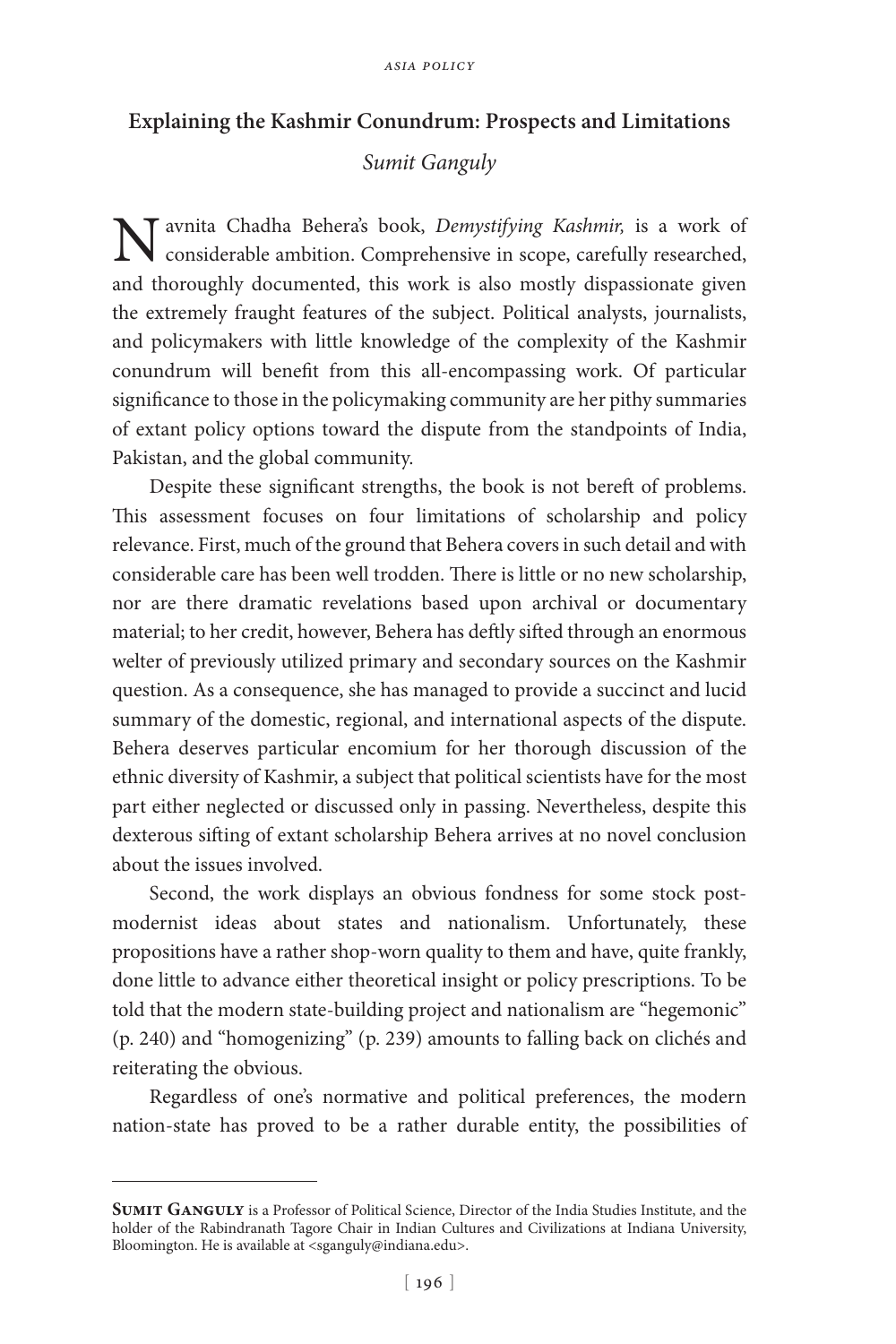European integration notwithstanding. The nation-state will, in all likelihood, outlast the present century. Real or imagined national and sub-national groups still yearn to create states of their own and are even prepared to go to extraordinary lengths to pursue those goals. Ironically, as Behera's research shows, Kashmiri nationalists of various ideological persuasions are seeking to create nation-states of their own.

The putative homogenizing properties of the modern-nation state are also a familiar post-modernist lament. Yet it is hard to imagine how modern, industrial states can possibly function effectively without some form of organized uniformity in terms of educational policies, administrative practices, and commercial regulations. Obviously, poly-ethnic states with federal arrangements can address questions of regional and local differences with greater ease and less contention than can centralized, unitary states. Railing at the "hegemonic" (p. 240) propensities of the Indian state does little to advance the cause of either intellectual clarity or policy relevance.

Third, despite all the ground covered the book lacks a central puzzle or theoretical argument. In attempting to examine every possible facet of the Kashmir dispute, the book becomes sprawling and encyclopedic but loses both theoretical and substantive focus. Consequently, the work fails to register a definite theoretical contribution.

Fourth and finally, in her attempt to carve out a novel approach to the Kashmir question Behera caricatures the arguments and contributions of previous work on the subject. For example, when discussing my book, *The Crisis in Kashmir: Portents of War, Hopes of Peace*, on the origins of the Kashmir insurgency, Behera takes me to task for my failure to explain the absence of violent hostility toward the Indian state in the non-Muslim majority portions of Kashmir. I would argue that this critique is irrelevant because my principal purpose was to provide a theoretically informed, parsimonious, and policyrelevant analysis of the origins of the insurgency in the Kashmir Valley. The locus of the insurgency, not surprisingly, is in the Muslim-majority part of the state. Because they had few, if any, viable options for either voice or exit, the Buddhists of Ladakh and the Hindus of Jammu would obviously not rebel against the Indian state, despite facing the same electoral malfeasances. Hence, to use Albert Hirschmann's logic and language, they grudgingly chose loyalty.

Behera also takes me to task for placing the insurgency in the context of Indo-Pakistani relations. I believe that, since Pakistan has an irredentist claim to Kashmir and has long sought to foment discord in the state, locating the discussion within the context of Indo-Pakistani relations made both logical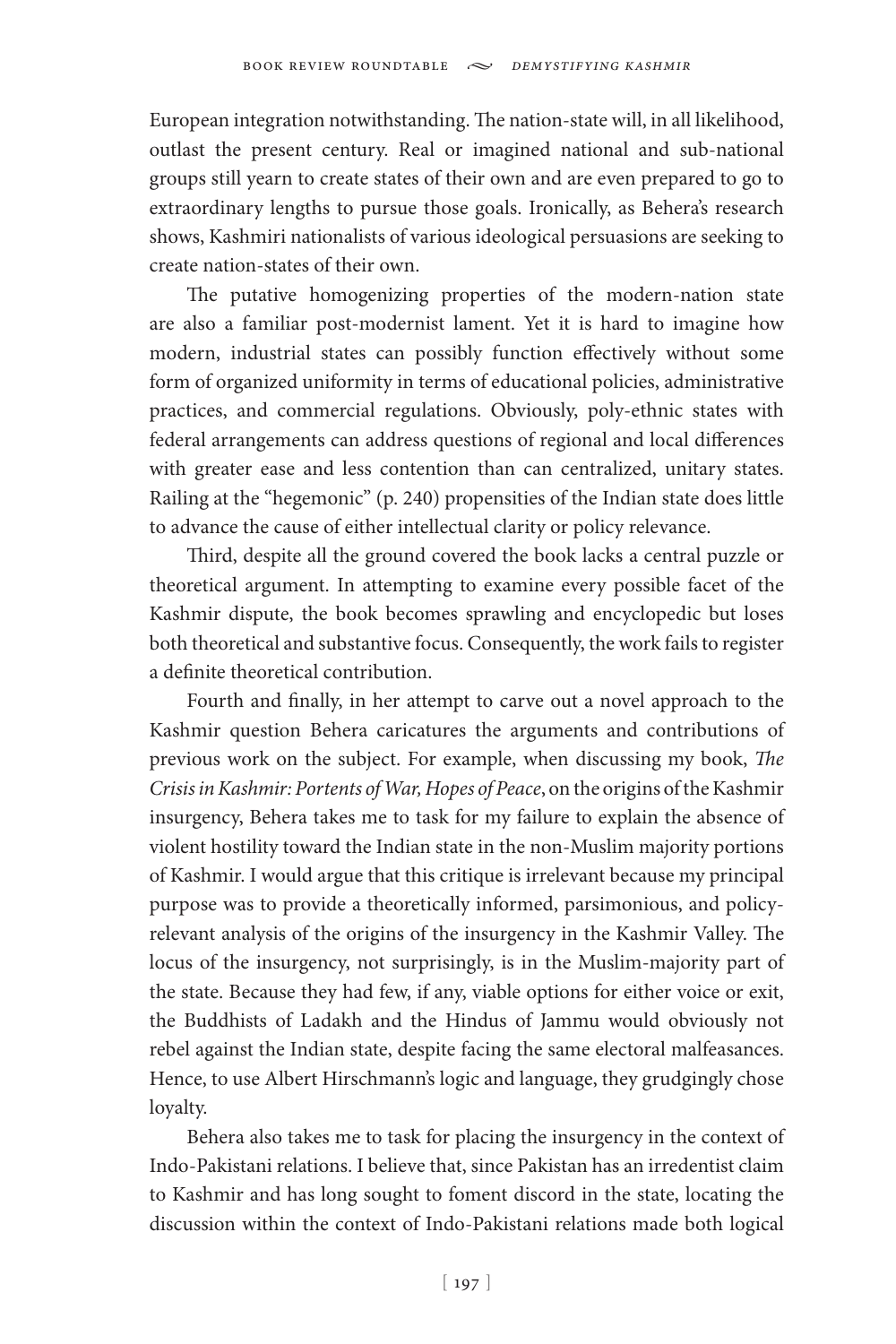and substantive sense. I would point out that, unlike a host of Indian scholars and commentators, I did not seek to blithely suggest that the insurgency of 1989 was the product of nefarious Pakistani designs. Instead my book went to some length to show that previous Pakistani attempts to sow discord in Kashmir had failed. Ironically, the Pakistanis managed to exploit the extant political grievances after 1989 because a new generation of Kashmiris, who had acquired a degree of political sophistication thanks to the economic and social policies of the Indian state, would no longer tolerate its continued electoral chicanery.

These shortcomings and criticisms of the work notwithstanding, I would like to reiterate that Behera's research will be of considerable value to the intelligent but non-specialist audience.

## **The Kashmir Quagmire: How to End It**

# *Shalendra Sharma*

In her erudite and insightful work, Navnita Chadha Behera provocatively<br>challenges the dominant narrative of the intractable "Kashmir question." challenges the dominant narrative of the intractable "Kashmir question." This narrative has long viewed the problem as mainly a territorial dispute between two hostile neighbors: India and Pakistan. With great patience and nuance, Behera tells us that there is much more to the story than this. Going beyond the stereotypical view of the state of Jammu and Kashmir as a convulsive region divided sharply along primordial religious lines, she incisively illustrates that the state—home to an myriad mix of peoples, cultures, languages, and religions—is actually one of the most diverse in the subcontinent. Given this reality on the ground, she makes a spirited case

**SHALENDRA SHARMA** is Professor in the Department of Politics at the University of San Francisco. He is the author of *The Asian Financial Crisis: Meltdown, Reform and Recovery* (2003). His latest book, *From Vision to Action: Strategies to Achieve the Millennium Development Goals*, will be released in 2007 by Routledge. He is available at <sharmas@usfca.edu>.

 $<sup>1</sup>$  The state of Jammu and Kashmir is an amalgam of peoples of diverse ethnolinguistic and religious</sup> background. Indian-controlled Kashmir consists of three core areas: the Kashmir Valley (or the Vale), Jammu, and Ladakh. The Kashmir Valley is overwhelmingly Muslim, Jammu is mainly Hindu, and Ladakh is mainly Buddhist. The Pakistan controlled sector is divided into two parts: Azad, or "Free Kashmir," and the northern territories of Gilgit and Hunza. The Chinese control the Aksai Chin region in northeastern Ladakh.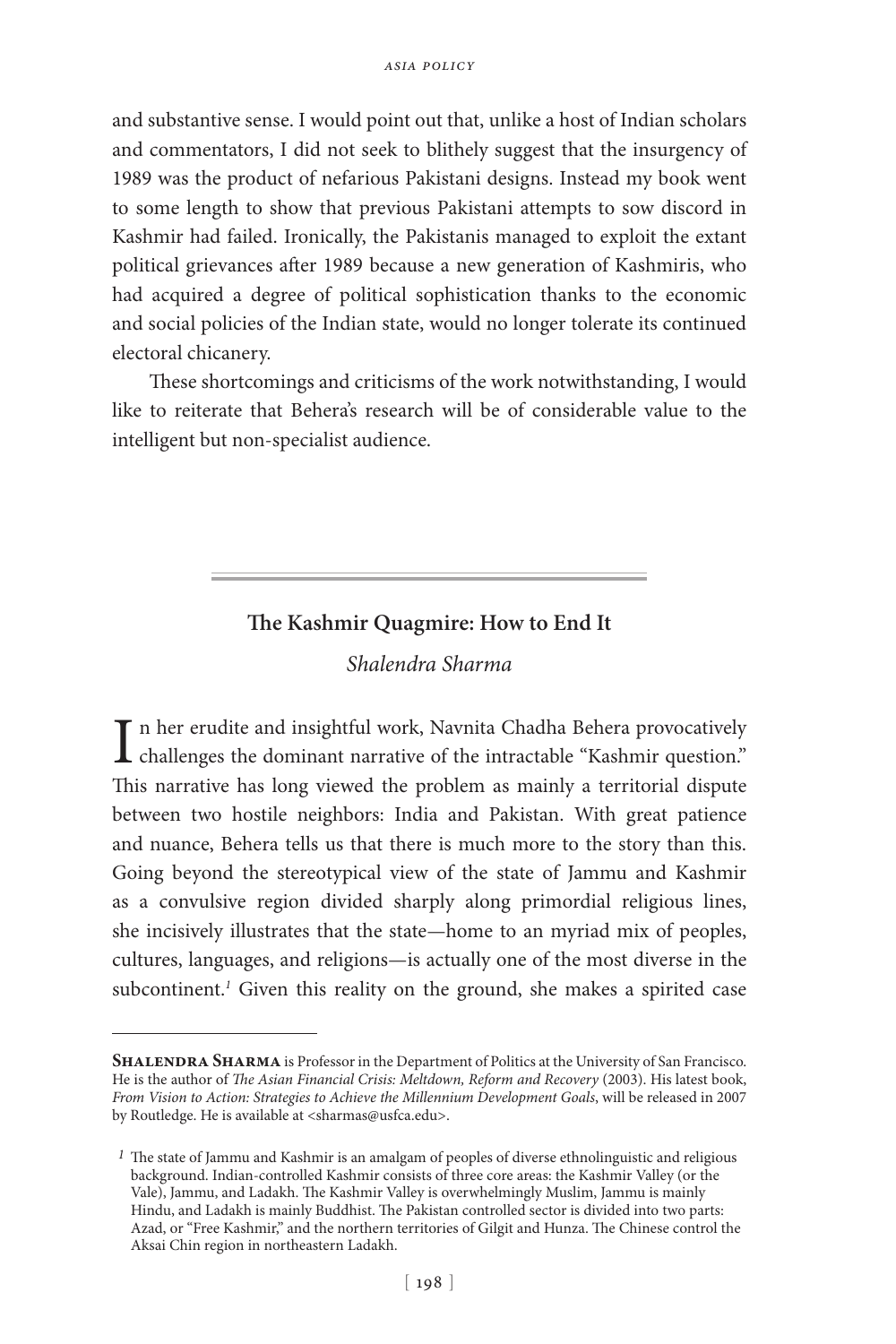that recognizing the rich, complex, and multifaceted character of Kashmir is important not only for understanding the structural causes of the simmering conflict but also for providing opportunities to establish a just and lasting peace.

Behera's arguments are particularly compelling because they are based on extensive archival and field research and draw on a broad array of primary sources. This dogged attention to detail, interwoven with the author's seemingly encyclopedic knowledge of the region, enables her to provide *both* a sober and balanced history of Kashmir from pre-partition India to the present day and a deeply empathetic account of a region in crisis. Behera is at her best, however, when she illuminates in painstaking detail the complex confluence of competing ideals, historical forces, and local, regional, and international protagonists (as well as their power calculations and ambitions) underpinning the Kashmir conflict. While the story regarding the political and military components of India's and Pakistan's "Kashmir strategy," the self-determination debate, and the violent insurgent movement that began in 1989 has been told before, Behera's account is richer than most. Eschewing acrimony and polemics, she judiciously pulls together a mass of complex information and insights into a solid, convincing, and eminently readable account.

Yet there is a grudging sense that something is missing from this otherwise fine volume. Two issues come to mind. First, the conclusion which focuses on what Behera terms the "Four P's"—parameters, players, politics, and prognosis of the ongoing peace process in Kashmir—remains rather vague and unconvincing. Second, and more importantly, the author misses the opportunity to reconcile how the conflict is a political battle of state-making between India and Pakistan as well as a communal Hindu-Muslim conflict. By framing the conflict as a political battle of state-making between India and Pakistan rather than also a sectarian Hindu-Muslim conflict, Behera misses a crucial element of the conflict in Kashmir.

No doubt, the dispute over Kashmir has plagued relations between India and Pakistan since their creation in 1947. The two countries have fought three wars (1948, 1965, and 1999) over Kashmir, and in 2001–02 came close to using nuclear weapons to resolve the crisis. Despite intense pressure from Washington on the leadership of both India and Pakistan to find a diplomatic solution, including other multilateral efforts to negotiate a viable deal, the Kashmir problem remains no closer to a resolution. Why?

Clearly the many false steps, vacillations, and failures on all sides are a major reason. Yet it is important to recognize that, while it did not began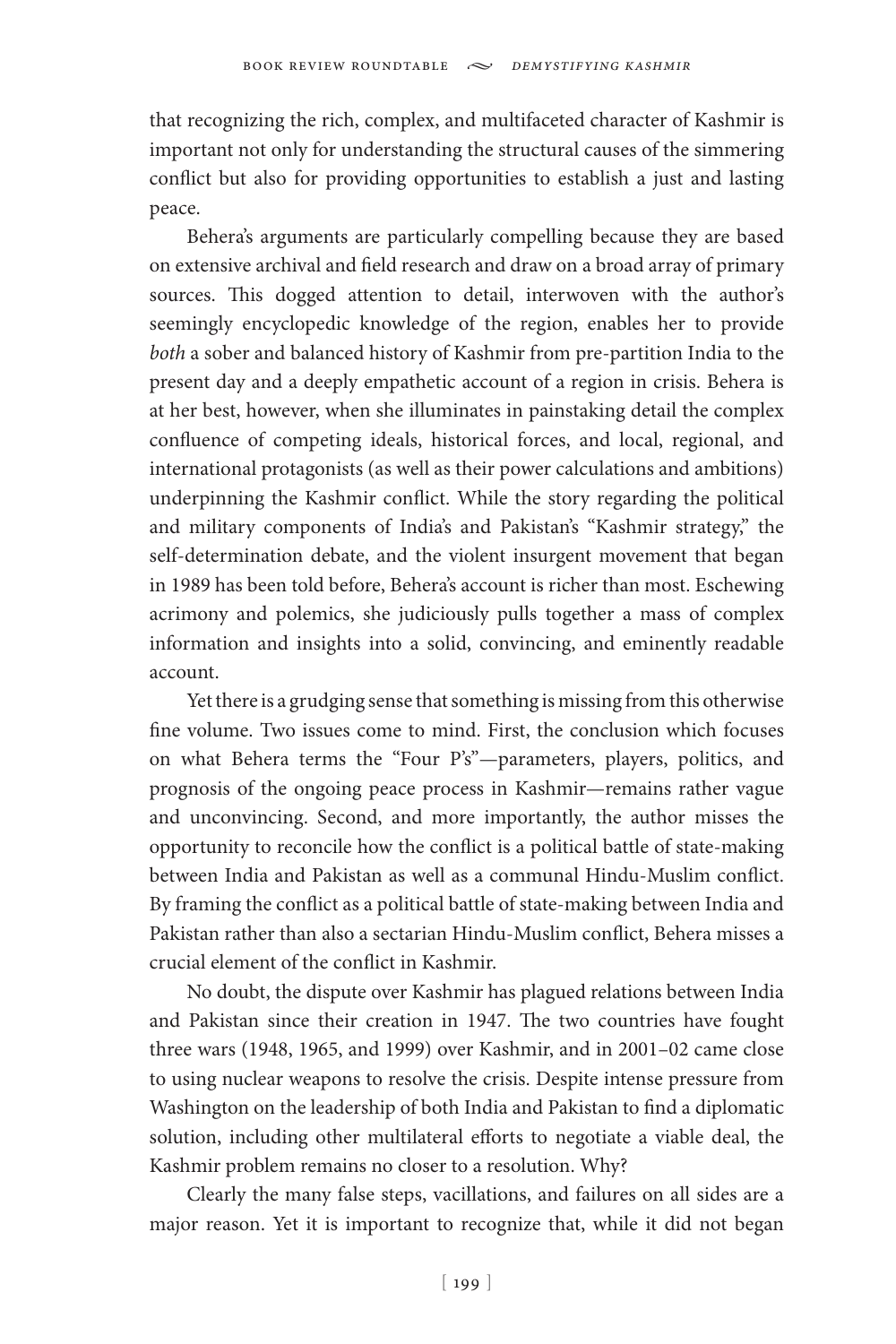that way (the Kashmiri secessionist movement which began in 1989–1990 was indigenous in character), the Kashmir conflict has become primarily communal in nature as a new breed of Islamic nationalism-fused militancy and Kashmiri nationalism. One of the reasons why the conflict is so difficult to resolve is that significant numbers of Kashmiri Muslims profoundly believe that they are waging an existential war of resistance against an "infidel" Hindu India. Organizations such as the Students' Islamic Federation or Jamaat-e-Islami and the secessionist JKLF (Jammu and Kashmir Liberation Front) only sharpened the religious component within Kashmiri nationalism. Moreover, to advance its irredentist goals, Pakistan's clandestine "Talibanization" of Kashmir—which saw the unleashing of extremist Sunni Islamist "*jihadi* groups" such as the terrorist Lashkar-i-Toyiba, the Jaish-i-Mohammed, and the Hizbul Mujahideen—initially pitted the majority of Kashmiri Muslims against the Hindu Kashmiri Pandits. The situation only deteriorated as the mainly Kashmiri Muslims became further estranged by the punitive actions of the Indian (mainly Hindu) security forces. Once the roughly 150,000–200,000 beleaguered Pandits were forcefully evicted from their ancestral homes in the Kashmir Valley by the militant's nihilistic religious-cleansing drive, these Sunni militants (made up of both Kashmiri and foreign *jihadis*) turned on the smaller communities of Gujjars, Bakkarwals, Dogras, Ladakhi Buddhists, and Shi'a Muslims. Their horrific communal actions marked the end of the tolerant religious-cultural practices of *Kashmiriyat* and sufism for which the Kashmir Valley was once so famous. As the home-grown Hizbul Mujahideen openly began to characterize Kashmiri struggle for self-determination as jihad, the slide toward political polarization and bitter sectarian violence was inevitable.

Behera correctly notes the militant movement for *azadi* (freedom) has clearly fizzled out as the decade-long wanton violence, the criminalization of militant ranks, and the region's economic decline have left Kashmiris deeply disillusioned. Yet the desire for *azadi* in Jammu and Kashmir remains intact. While I generally agree with Behera's core argument that any lasting solution must involve all the parties, a few caveats must be noted. Over the past six decades a whole series of proposals have been floated to resolve the Kashmir problem. These include partition along the Line of Control, "soft-borders" between the two parts of Kashmir, a region-by-region plebiscite of Kashmiris, a state-wide referendum, U.N. trusteeship, the creation of an autonomous region, and even outright independence. Any comprehensive solution to the problem, however, will require significant concessions by both India and Pakistan—albeit, without an end to cross-border terrorism, no political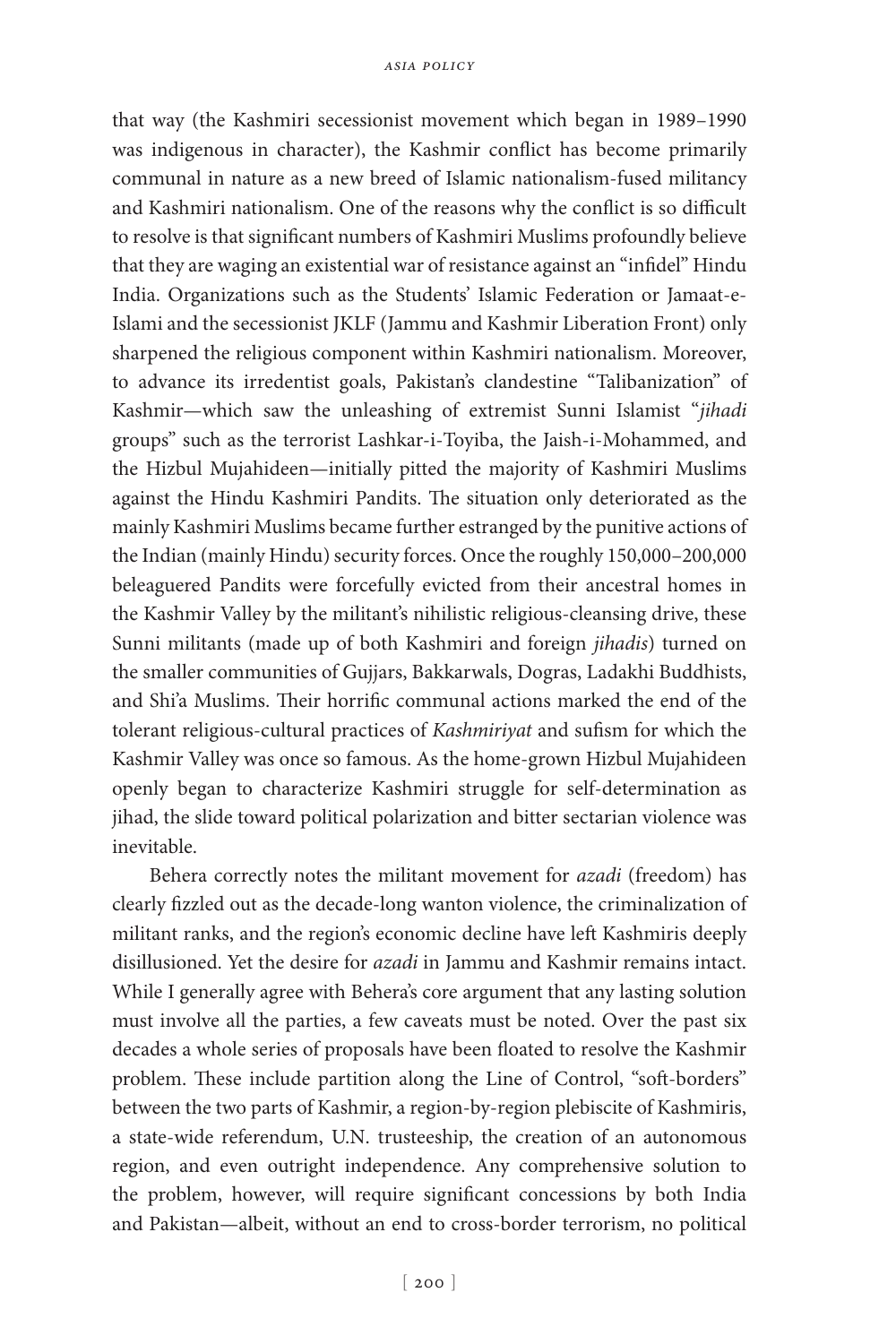leadership in New Delhi will be in a position to make significant concessions. Equally important, any lasting agreement must meet the aspirations of all Kashmiris. Currently, few Kashmiri Hindus, Shia Muslims, Buddhists, and other groups would readily join any Sunni-dominated government or political organization. Bridging this dissonance is key to finding a durable solution to the Kashmir dilemma.

#### **Author's Response**

# *Navnita Chadha Behera*

I am deeply grateful to the reviewers for their thoughtful comments. I share many of their observations and wish here to briefly address some of the issues they have raised.

The conceptual lens of post-modernism tends to evoke strong reactions in the domain of *realpolitik*. Ganguly and Wirsing find little value in using a post-modernist approach due to its apparent limitations in producing policyrelevant research. Yet Wirsing commends the "realism-imbued" discussion of the book's last chapter on "the Peace Puzzle," which Ganguly also finds to be "of particular significance to those in the policy making community." These comments indicate that bridging this gap is indeed possible, provided there is a clear understanding of what the concept stands for.

The core theoretical argument of my thesis is that a disjuncture between the plural social realities and the unitary state structures of the modern nation-state lies at the root of tensions and unrest in its polity. The remedy lies in creating alternative and intermediate political structures to give voice to the pluralities—religion, class, caste, ethnic, and linguistic—that make up the identity of the modern nation state. From this standpoint, a post-modernist approach that inculcates a greater sensitivity and respect for the diverse viewpoints—in contrast to the single narrative of modern nation-state, which seeks to subsume and solely represent all social, cultural, economic, and political aspirations of various communities—is better suited to explain the

**NAVNITA CHADHA BEHERA** teaches in the political science department at Delhi University (India) and is a former visiting scholar in foreign policy studies at the Brookings Institution. She can be reached at <behera@airtelbroadband.in>.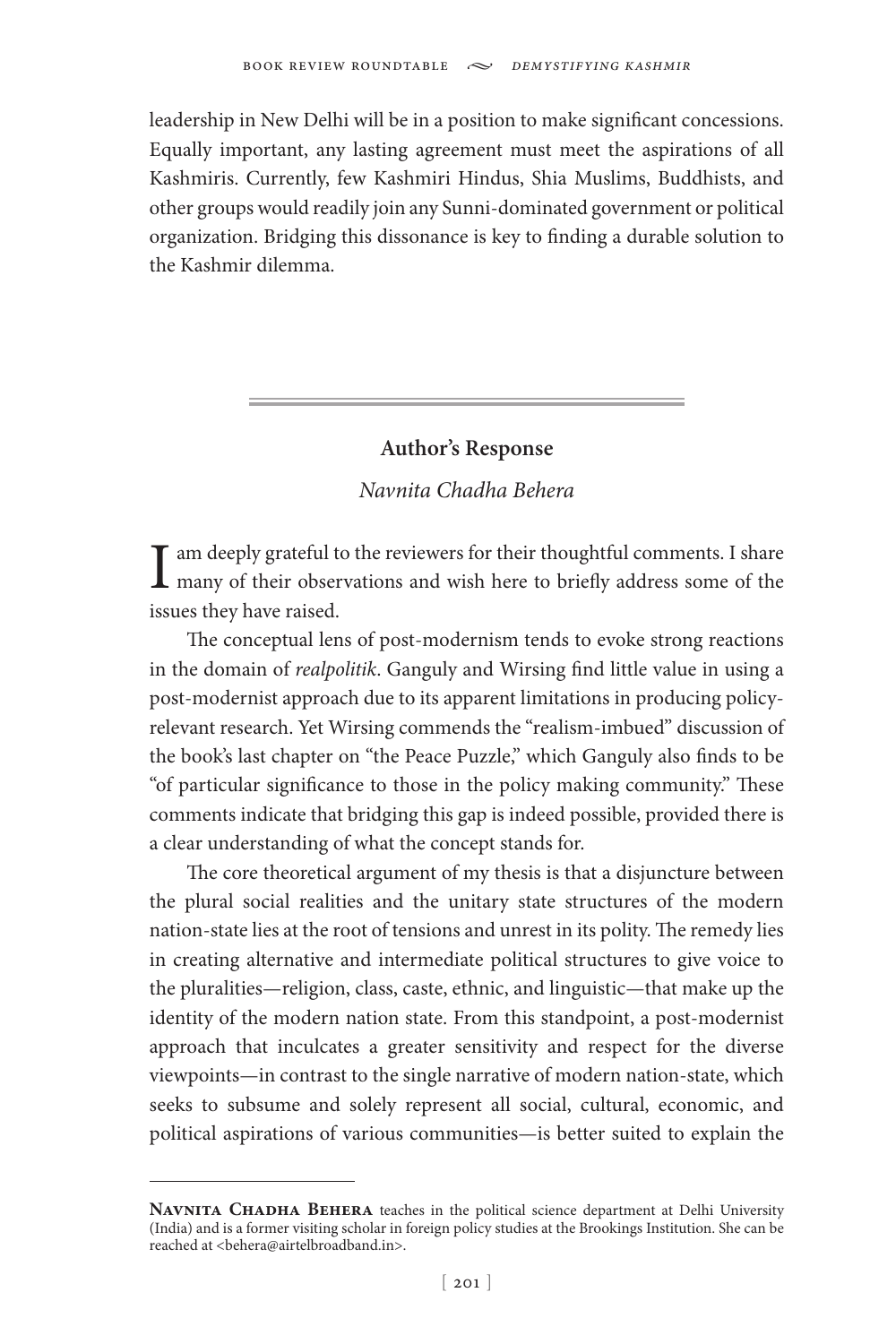deeply plural realities of the Jammu and Kashmir society. Recognizing this society's rich, complex, and multi-faceted character is critically important not only for understanding the structural causes of conflict but also for providing opportunities to establish a just, viable, and lasting solution. I agree with Ganguly that the nation-state is "here to stay." At stake, however, is not the resilience of the idea of nation-state per se but the need to understand the nation-state's different, as well as changing, political character. This perspective also characterizes the central argument of the book: the Kashmir conflict needs to be understood primarily as a political battle of state-making involving three principal actors (i.e., India, Pakistan, and the people of Jammu and Kashmir on both sides of the Line of the Control) rather than as either a territorial conflict between India and Pakistan or an ideological, Hindu-Muslim conflict.

None of the critical junctures in Kashmir's political history—Kashmir's accession to India, Sheikh Abdullah's separatist agenda in the 1950s, and the insurgent movement in the 1990s—can be fully explained without understanding the Kashmiris' divergent notions of their statehood or those of the Indian and Pakistani leadership. Chapter one debunks the traditional argument that the genesis of the Kashmir conflict lay in the Hindu Maharaja Hari Singh's decision to accede to India, which violated the partition's principle of the two-nation theory. Though the legality of Jammu and Kashmir's accession was undoubtedly completed by Maharaja's signing of the Instrument of Accession, far more important was the political *choice* of a popular Muslim leader like Sheikh Abdullah to join India as well as his unequivocal repudiation of the two-nation theory. The rationale for Sheikh's decision lay in the belief that Kashmir's political future would be more secure in the democratic, secular, and federal polity of India than in the feudal state of Pakistan. Sheikh's differences with Nehru later grew due to their divergent notions of Kashmir's political status within the Indian Union. Nehru's attempts to integrate Jammu and Kashmir were perceived by these areas as eroding their political autonomy. Likewise, in the 1990s successive government impositions of political choices on the Kashmiris' and appropriation of their political space by centralized political structures forced them to take the path of secession. Yet this is only one part of the story.

Explanation of the outcome—the failure of the Kashmiri secessionist agenda in the 1950s and the 1990s—requires an understanding of the political character of the Jammu and Kashmir state. This is because while fighting against India's integrative pressures the Kashmiri leadership had replicated the unitary power structures in Jammu and Kashmir, thus alienating the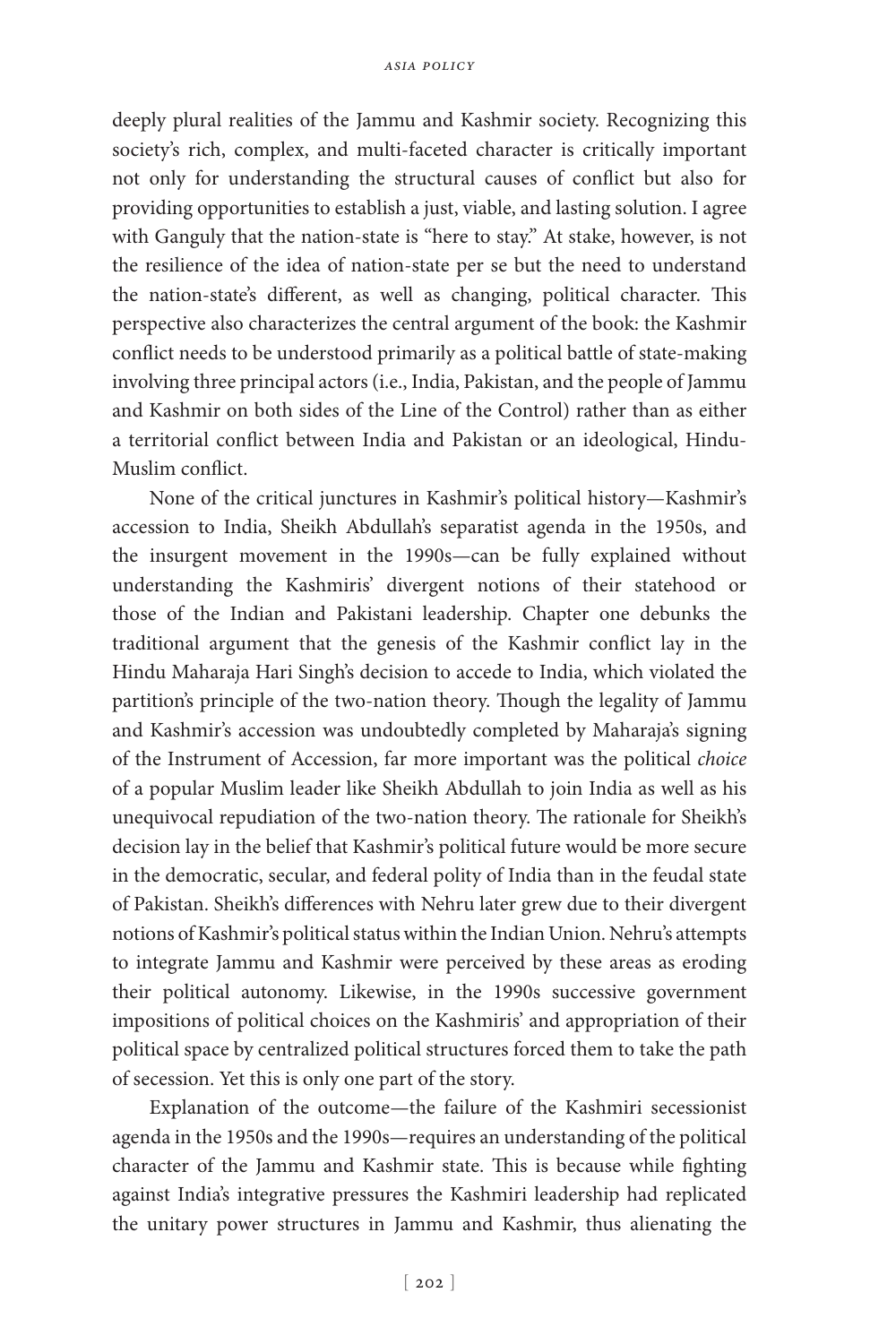two. The Kashmiri leadership demanded the right of self-determination in the name of "the people of Jammu and Kashmir" but campaigned on behalf of only the majority community: Kashmiri Muslims. The collective and consistent opposition of the state's linguistic, regional, and religious minorities checkmated the demand of the Kashmiri Muslims for secession. In fact, no movement in Jammu and Kashmir has succeeded in achieving its objectives without both being inclusive in its political character and social base and representing the political interests of *all* groups as distinct from those in the *majority*. The deeply political character of the Jammu Kashmir polity, therefore, makes it imperative for all the principal players to devise instruments and processes for restructuring the rules of the game so as to ensure that power sharing is inclusive. This step is necessary not only for reasons of equity and legitimacy but to "make it work" in the long term, thus preparing the ground for eminently policy-relevant prescriptions for solution of the conflict.

At the national level too, the possibility of the Indian state acquiring a confederal political character is well within the realm of practical politics. That the political character of the Indian nation-state is gradually, albeit irreversibly, undergoing a transformation is shown not only by the growing trend of coalition politics at the center but also by the creation of state structures to accommodate the diverse political aspirations of linguistic, ethnic, cultural, and regional identities; the institutionalization of *panchayats* (village councils) as the third stratum of governance through the 73rd and 74th constitutional amendments; and the willingness of the political leadership to introduce intermediate state structures such as the Ladakh Autonomous Hill Development Council.

The story in Pakistan is very different. Due to several historical, political, and international factors, Pakistan's deep-rooted militarization of state structures are not amenable to a radical transformation and (in my non-partisan analysis) account for Pakistan's political failures in Kashmir. The façade of "Muslim Brotherhood" hides serious differences between the Kashmiri leadership in Azad Jammu and Kashmir and the Northern Areas, on the one hand, and the ruling regimes in Pakistan, on the other. These differences include the stranglehold that Islamabad has on the state structures of Azad Jammu and Kashmir as well as the Northern Areas, which has resulted in a lack of political autonomy in these regions.

 Difficult to counter is the charge of partisanship due to the inherently subjective nature of such claims. I would point out in my defence that chapter three, which focuses on Pakistan, draws 67% of reference materials from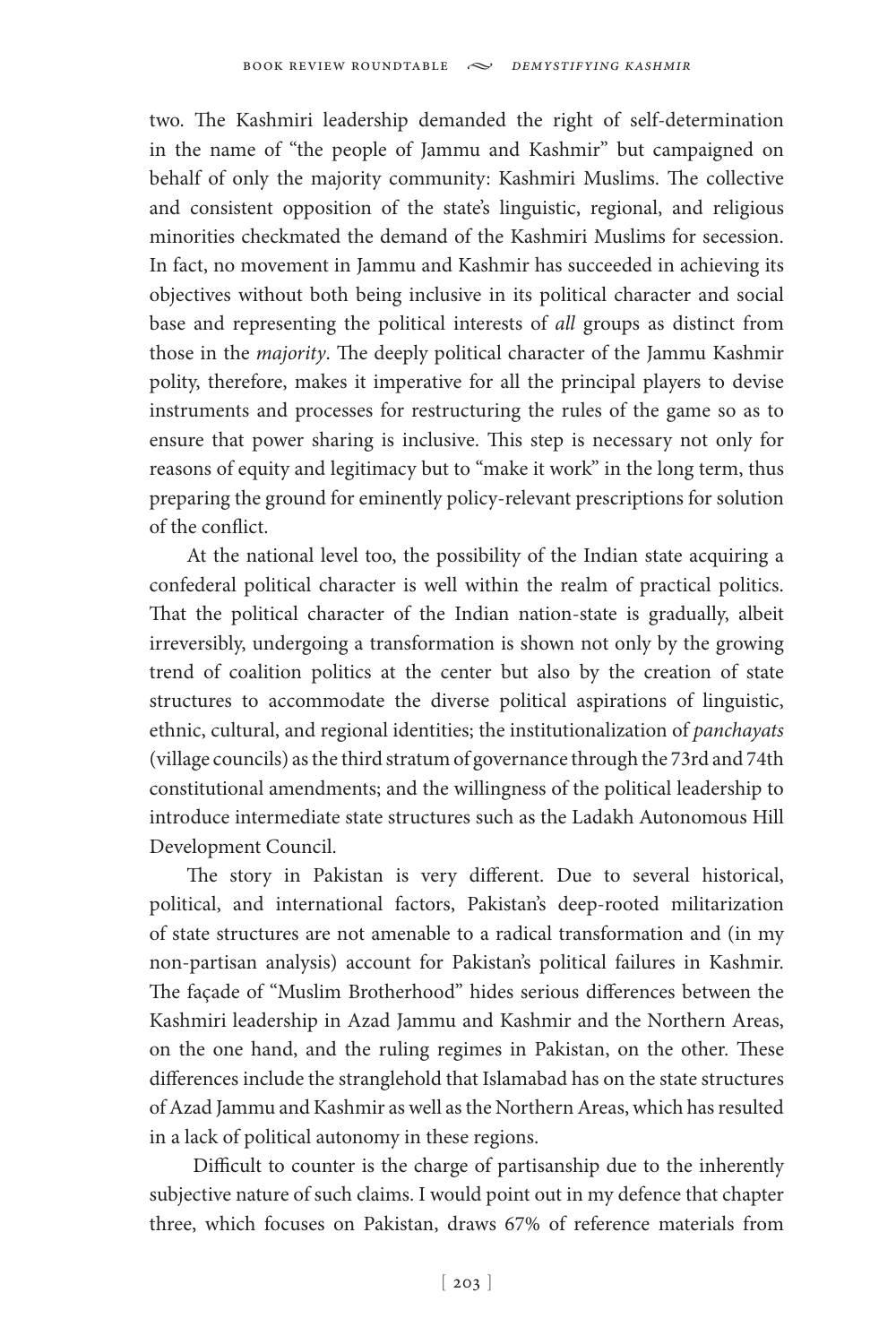Pakistani sources and 13% from international sources; in chapter six on the Pakistani part of Kashmir, these figures are 61% and 28% respectively. This is, however, not to overlook and regret my error, correctly pointed out by Wirsing, in citing the number of madrasas in Pakistan.

That all four reviewers differ in their assessment on the *right* balance of the factors that may be used to explain the Kashmir conflict only testifies to the enormous challenge in presenting a comprehensive analysis of the deep complexities of the conflict. Sharma's argument that the Kashmiri insurgency became protracted due to its increasingly communal character is difficult to evaluate because there is no authentic data available to prove how "significant" is the proportion of those Kashmiris who believe that "they are waging an existential war of resistance against an 'infidel' Hindu India." As chapter five points out, even the Jamaat-i-Islami ideologue Syed Ali Shah Geelani, who was instrumental in re-casting the political discourse and provided a religious rationale for advocating Kashmir's accession to Pakistan, advocates the need to bring back into the Valley the Kashmiri Pandits, who were a part and parcel of the Kashmir Valley's composite nature. Both militants and the Pakistan establishment have used the Islamic card—but to no avail because the Valley Kashmiris have repeatedly rejected it. The Valley Kashmirs strongly resented the hijacking of their political movement by Islamic warriors who had no respect for the religious beliefs of Sufi Islam and debunked their political goal of *azadi* (independence). Among the militants—especially the first generation of their cadre—many used the Islamic card out of a strategic and tactical compulsion to induce their Pakistani patrons to provide funds and arms.

I agree with Ganguly that the Kashmir conflict cannot be fully understood outside the Indo-Pakistani context; to that extent, this book builds on my original thesis offered in *State, Identity and Violence: Jammu, Kashmir and Ladakh*, which focused on the internal dynamics between the Indian state and local identities. The strength of this book, Schaffer valuably points out, lies in the "interplay between Kashmir, on the one hand, and Indian and Pakistani policy and attitudes, on the other." Wirsing, however, feels that there is a continuing over-emphasis on the "internalities" of the Kashmir dispute at the cost of its "externalities." This is a particularly important limitation since internal factors are unlikely to exercise a decisive veto over the peace process; that focus on internal factors is because, as Wirsing points out, "neither Pakistan nor India has ever given highest priority to any group of Kashmiris or, indeed, to the desire of *any* group for self-determination." Though a fair capsule statement, this misses two important points. The first pertains to an important exception, that Nehru's move to grant Kashmir a special status under Article 370 of